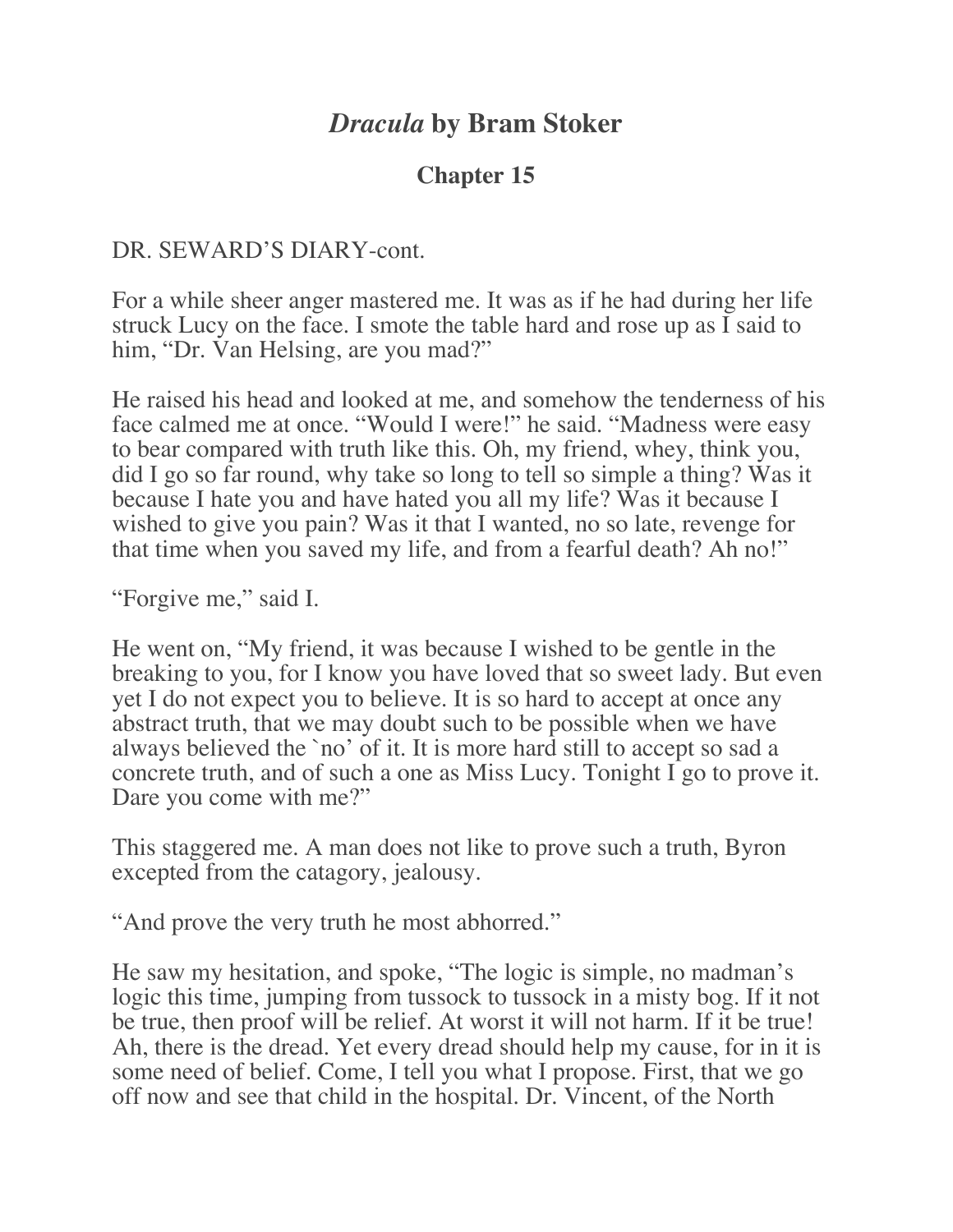Hospital, where the papers say the child is, is a friend of mine, and I think of yours since you were in class at Amsterdam. He will let two scientists see his case, if he will not let two friends. We shall tell him nothing, but only that we wish to learn. And then . . ."

"And then?"

He took a key from his pocket and held it up. "And then we spend the night, you and I, in the churchyard where Lucy lies. This is the key that lock the tomb. I had it from the coffin man to give to Arthur."

My heart sank within me, for I felt that there was some fearful ordeal before us. I could do nothing, however, so I plucked up what heart I could and said that we had better hasten, as the afternoon was passing.

We found the child awake. It had had a sleep and taken some food, and altogether was going on well. Dr, Vincent took the bandage from its throat, and showed us the punctures. There was no mistaking the similarity to those which had been on Lucy's throat. They were smaller, and the edges looked fresher, that was all. We asked Vincent to what he attributed them, and he replied that it must have been a bite of some animal, perhaps a rat, but for his own part, he was inclined to think it was one of the bats which are so numerous on the northern heights of London. "Out of so many harmless ones," he said, "there may be some wild specimen from the South of a more malignant species. Some sailor may have brought one home, and it managed to escape, or even from the Zoological Gardens a young one may have got loose, or one be bred there from a vampire. These things do occur, you, know. Only ten days ago a wolf got out, and was, I believe, traced up in this direction. For a week after, the children were playing nothing but Red Riding Hood on the Heath and in every alley in the place until this `bloofer lady' scare came along, since then it has been quite a gala time with them. Even this poor little mite, when he woke up today, asked the nurse if he might go away. When she asked him why he wanted to go, he said he wanted to play with the `bloofer lady'."

"I hope," said Van Helsing, "that when you are sending the child home you will caution its parents to keep strict watch over it. These fancies to stray are most dangerous, and if the child were to remain out another night, it would probably be fatal. But in any case I suppose you will not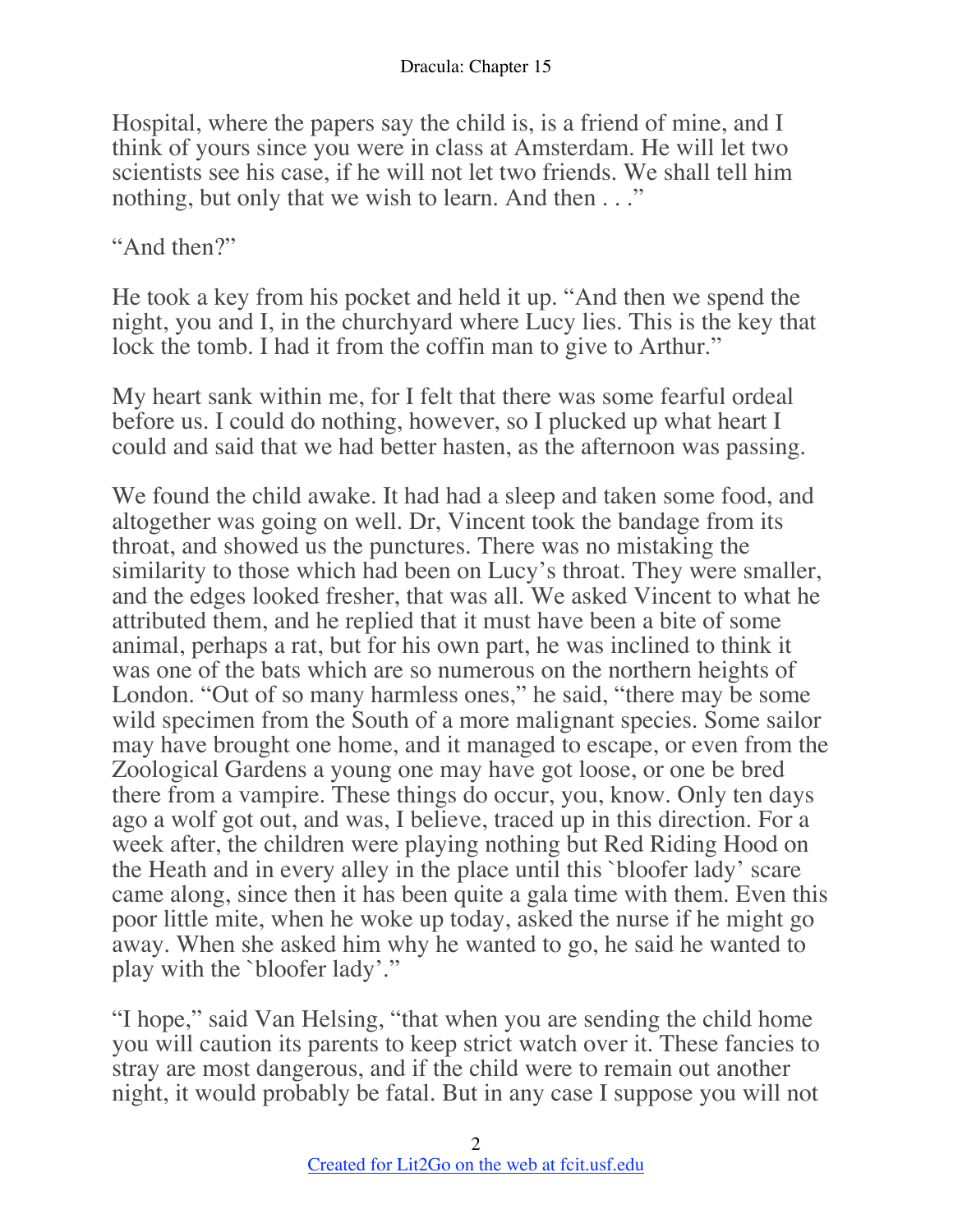let it away for some days?"

"Certainly not, not for a week at least, longer if the wound is not healed."

Our visit to the hospital took more time than we had reckoned on, and the sun had dipped before we came out. When Van Helsing saw how dark it was, he said,

"There is not hurry. It is more late than I thought. Come, let us seek somewhere that we may eat, and then we shall go on our way."

We dined at `Jack Straw's Castle' along with a little crowd of bicyclists and others who were genially noisy. About ten o'clock we started from the inn. It was then very dark, and the scattered lamps made the darkness greater when we were once outside their individual radius. The Professor had evidently noted the road we were to go, for he went on unhesitatingly, but, as for me, I was in quite a mixup as to locality. As we went further, we met fewer and fewer people, till at last we were somewhat surprised when we met even the patrol of horse police going their usual suburban round. At last we reached the wall of the churchyard, which we climbed over. With some little difficulty, for it was very dark, and the whole place seemed so strange to us, we found the Westenra tomb. The Professor took the key, opened the creaky door, and standing back, politely, but quite unconsciously, motioned me to precede him. There was a delicious irony in the offer, in the courtliness of giving preference on such a ghastly occasion. My companion followed me quickly, and cautiously drew the door to, after carefully ascertaining that the lock was a falling, and not a spring one. In the latter case we should have been in a bad plight. Then he fumbled in his bag, and taking out a matchbox and a piece of candle, proceeded to make a light. The tomb in the daytime, and when wreathed with fresh flowers, had looked grim and gruesome enough, but now, some days afterwards, when the flowers hung lank and dead, their whites turning to rust and their greens to browns, when the spider and the beetle had resumed their accustomed dominance, when the time-discolored stone, and dustencrusted mortar, and rusty, dank iron, and tarnished brass, and clouded silver-plating gave back the feeble glimmer of a candle, the effect was more miserable and sordid than could have been imagined. It conveyed irresistibly the idea that life, animal life, was not the only thing which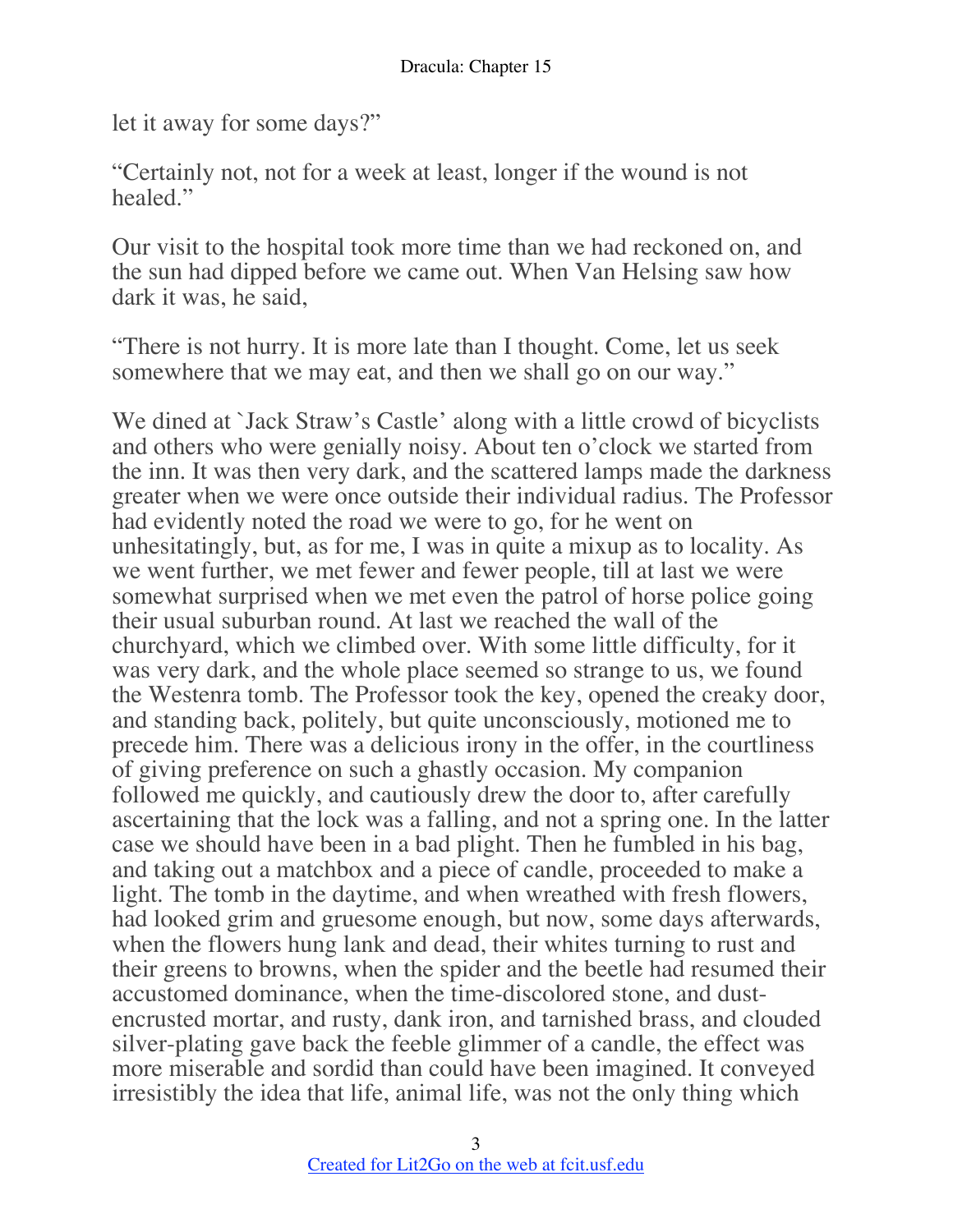could pass away.

Van Helsing went about his work systematically. Holding his candle so that he could read the coffin plates, and so holding it that the sperm dropped in white patches which congealed as they touched the metal, he made assurance of Lucy's coffin. Another search in his bag, and he took out a turnscrew.

"What are you going to do?" I asked.

"To open the coffin. You shall yet be convinced."

Straightway he began taking out the screws, and finally lifted off the lid, showing the casing of lead beneath. The sight was almost too much for me. It seemed to be as much an affront to the dead as it would have been to have stripped off her clothing in her sleep whilst living. I actually took hold of his hand to stop him.

He only said, "You shall see,"and again fumbling in his bag took out a tiny fret saw. Striking the turnscrew through the lead with a swift downward stab, which made me wince, he made a small hole, which was, however, big enough to admit the point of the saw. I had expected a rush of gas from the week-old corpse. We doctors, who have had to study our dangers, have to become accustomed to such things, and I drew back towards the door. But the Professor never stopped for a moment. He sawed down a couple of feet along one side of the lead coffin, and then across, and down the other side. Taking the edge of the loose flange, he bent it back towards the foot of the coffin, and holding up the candle into the aperture, motioned to me to look.

I drew near and looked. The coffin was empty. It was certainly a surprise to me, and gave me a considerable shock, but Van Helsing was unmoved. He was now more sure than ever of his ground, and so emboldened to proceed in his task."Are you satisfied now, friend John?" he asked.

I felt all the dogged argumentativeness of my nature awake within me as I answered him, "I am satisfied that Lucy's body is not in that coffin, but that only proves one thing."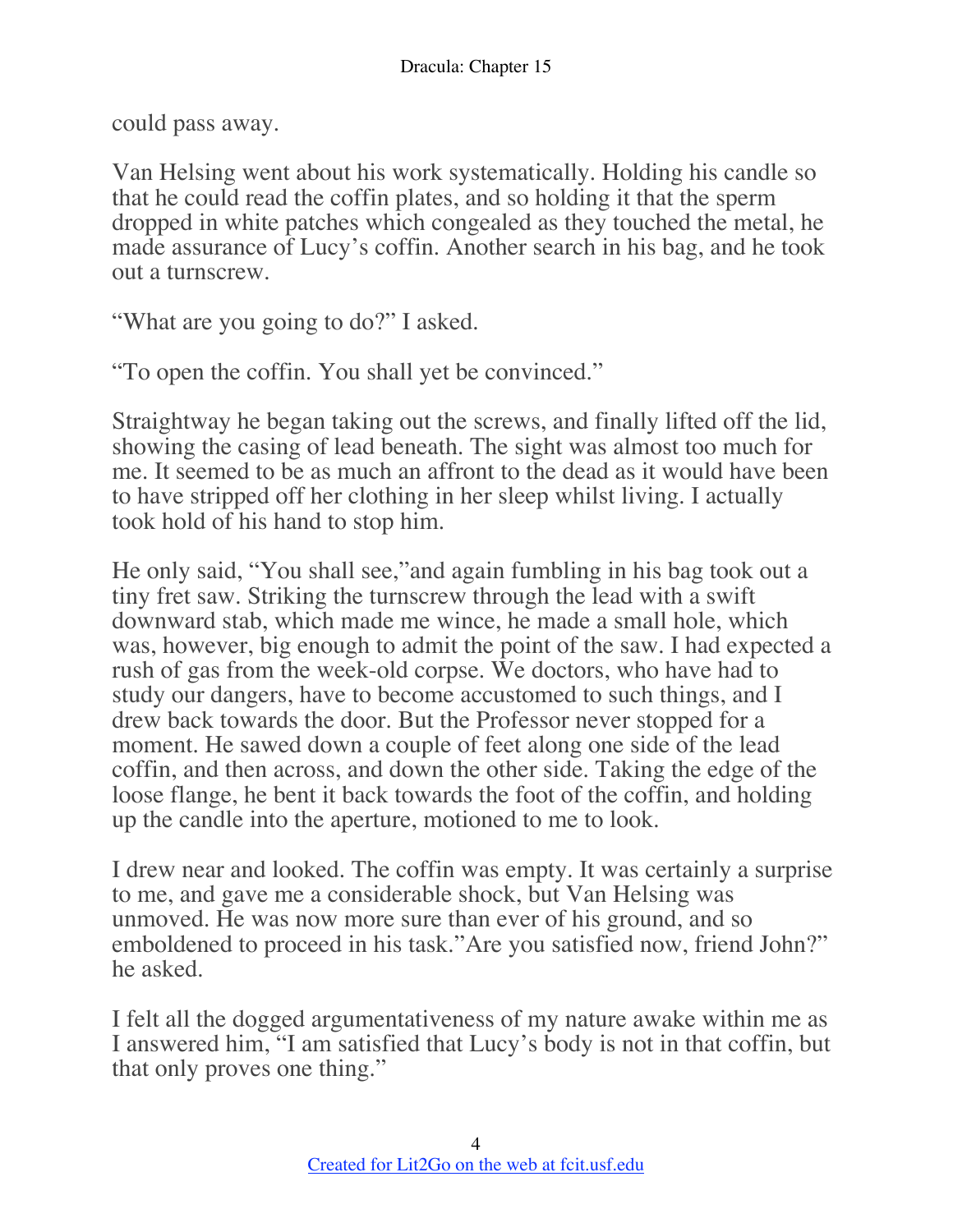"And what is that, friend John?"

"That it is not there."

"That is good logic," he said, "so far as it goes. But how do you, how can you, account for it not being there?"

"Perhaps a body-snatcher," I suggested. "Some of the undertaker's people may have stolen it." I felt that I was speaking folly, and yet it was the only real cause which I could suggest.

The Professor sighed. "Ah well!" he said," we must have more proof. Come with me."

He put on the coffin lid again, gathered up all his things and placed them in the bag, blew out the light, and placed the candle also in the bag. We opened the door, and went out. Behind us he closed the door and locked it. He handed me the key, saying, "Will you keep it? You had better be assured."

I laughed, it was not a very cheerful laugh, I am bound to say, as I motioned him to keep it. "A key is nothing," I said, "thee are many duplicates, and anyhow it is not difficult to pick a lock of this kind."

He said nothing, but put the key in his pocket. Then he told me to watch at one side of the churchyard whilst he would watch at the other.

I took up my place behind a yew tree, and I saw his dark figure move until the intervening headstones and trees hid it from my sight. It was a lonely vigil. Just after I had taken my place I heard a distant clock strike twelve, and in time came one and two. I was chilled and unnerved, and angry with the Professor for taking me on such an errand and with myself for coming. I was too cold and too sleepy to be keenly observant, and not sleepy enough to betray my trust, so altogether I had a dreary, miserable time.

Suddenly, as I turned round, I thought I saw something like a white streak, moving between two dark yew trees at the side of the churchyard farthest from the tomb. At the same time a dark mass moved from the Professor's side of the ground, and hurriedly went towards it. Then I too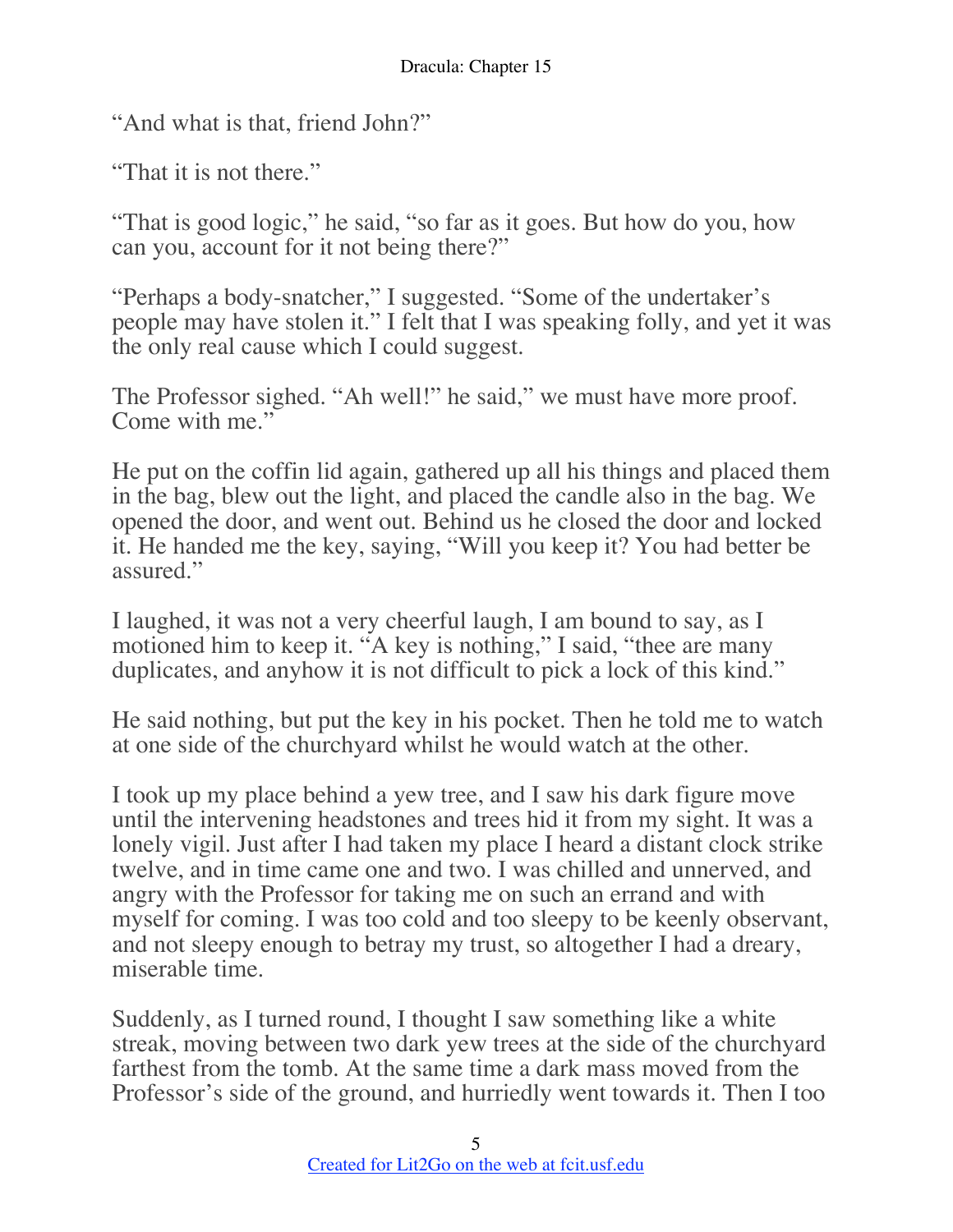moved, but I had to go round headstones and railed-off tombs, and I stumbled over graves. The sky was overcast, and somewhere far off an early cock crew. A little ways off, beyond a line of scattered juniper trees, which marked the pathway to the church, a white dim figure flitted in the direction of the tomb. The tomb itself was hidden by trees, and I could not see where the figure had disappeared. I heard the rustle of actual movement where I had first seen the white figure, and coming over, found the Professor holding in his arms a tiny child. When he saw me he held it out to me, and said, "Are you satisfied now?"

"No," I said, in a way that I felt was aggressive.

"Do you not see the child?"

"Yes, it is a child, but who brought it here? And is it wounded?"

"We shall see,"said the Professor, and with one impulse we took our way out of the churchyard, he carrying the sleeping child.

When we had got some little distance away, we went into a clump of trees, and struck a match, and looked at the child's throat. It was without a scratch or scar of any kind.

"Was I right?" I asked triumphantly.

"We were just in time," said the Professor thankfully.

We had now to decide what we were to do with the child, and so consulted about it. If we were to take it to a police station we should have to give some account of our movements during the night. At least, we should have had to make some statement as to how we had come to find the child. So finally we decided that we would take it to the Heath, and when we heard a policeman coming, would leave it where he could not fail to find it. We would then seek our way home as quickly as we could. All fell out well. At the edge of Hampstead Heath we heard a policeman's heavy tramp, and laying the child on the pathway, we waited and watched until he saw it as he flashed his lantern to and fro. We heard his exclamation of astonishment, and then we went away silently. By good chance we got a cab near the `Spainiards,' and drove to town.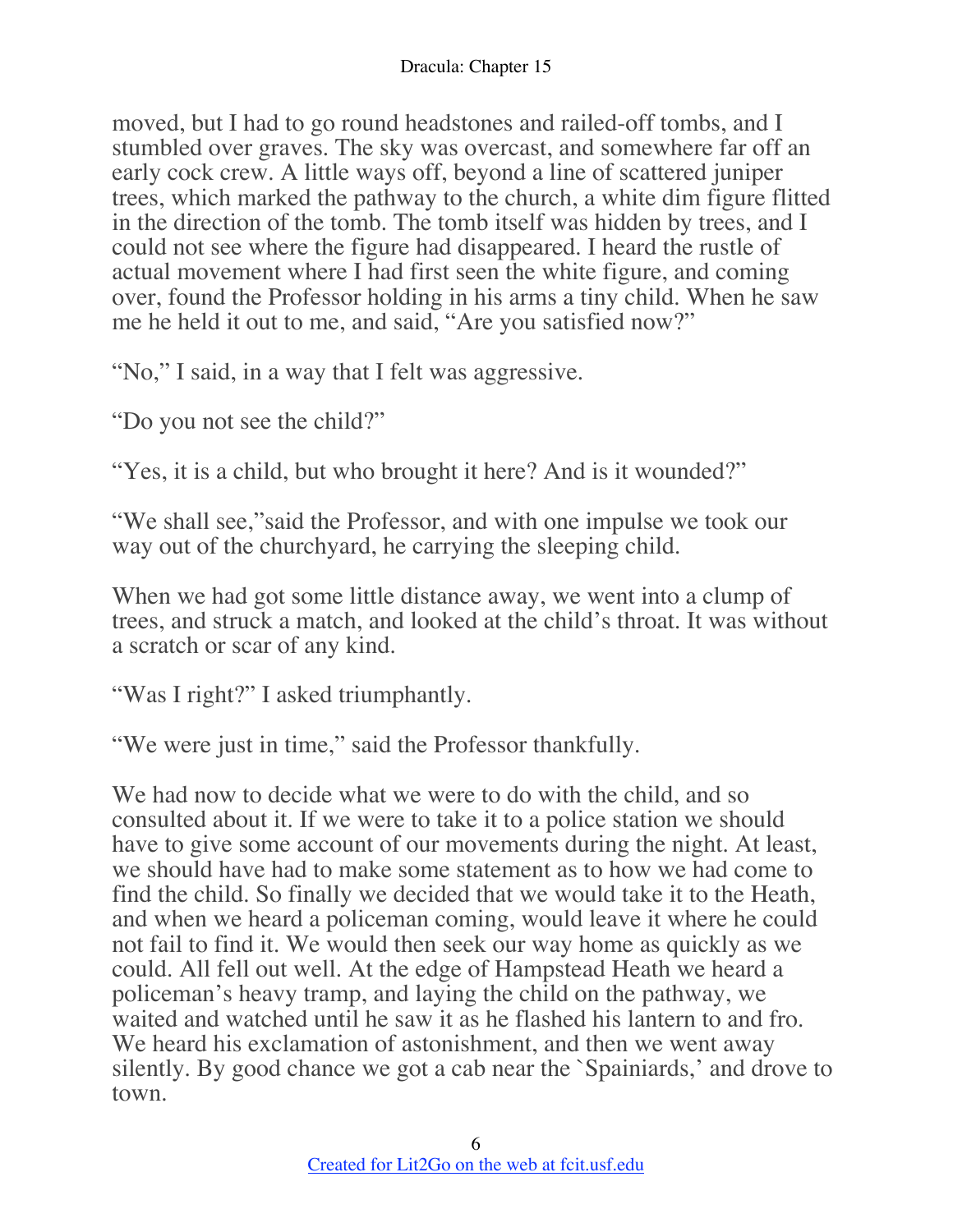I cannot sleep, so I make this entry. But I must try to get a few hours' sleep, as Van Helsing is to call for me at noon. He insists that I go with him on another expedition.

27 September.—It was two o'clock before we found a suitable opportunity for our attempt. The funeral held at noon was all completed, and the last stragglers of the mourners had taken themselves lazily away, when, looking carefully from behind a clump of alder trees, we saw the sexton lock the gate after him. We knew that we were safe till morning did we desire it, but the Professor told me that we should not want more than an hour at most. Again I felt that horrid sense of the reality of things, in which any effort of imagination seemed out of place, and I realized distinctly the perils of the law which we were incurring in our unhallowed work. Besides, I felt it was all so useless. Outrageous as it was to open a leaden coffin, to see if a woman dead nearly a week were really dead, it now seemed the height of folly to open the tomb again, when we knew, from the evidence of our own eyesight, that the coffin was empty. I shrugged my shoulders, however, and rested silent, for Van Helsing had a way of going on his own road, no matter who remonstrated. He took the key, opened the vault, and again courteously motioned me to precede. The place was not so gruesome as last night, but oh, how unutterably mean looking when the sunshine streamed in. Van Helsing walked over to Lucy's coffin, and I followed. He bent over and again forced back the leaden flange, and a shock of surprise and dismay shot through me.

There lay Lucy, seemingly just as we had seen her the night before her funeral. She was, if possible, more radiantly beautiful than ever, and I could not believe that she was dead. The lips were red, nay redder than before, and on the cheeks was a delicate bloom.

"Is this a juggle?" I said to him.

"Are you convinced now?" said the Professor, in response, and as he spoke he put over his hand, and in a way that made me shudder, pulled back the dead lips and showed the white teeth. "See," he went on,"they are even sharper than before. With this and this," and he touched one of the canine teeth and that below it, "the little children can be bitten. Are you of belief now, friend John?"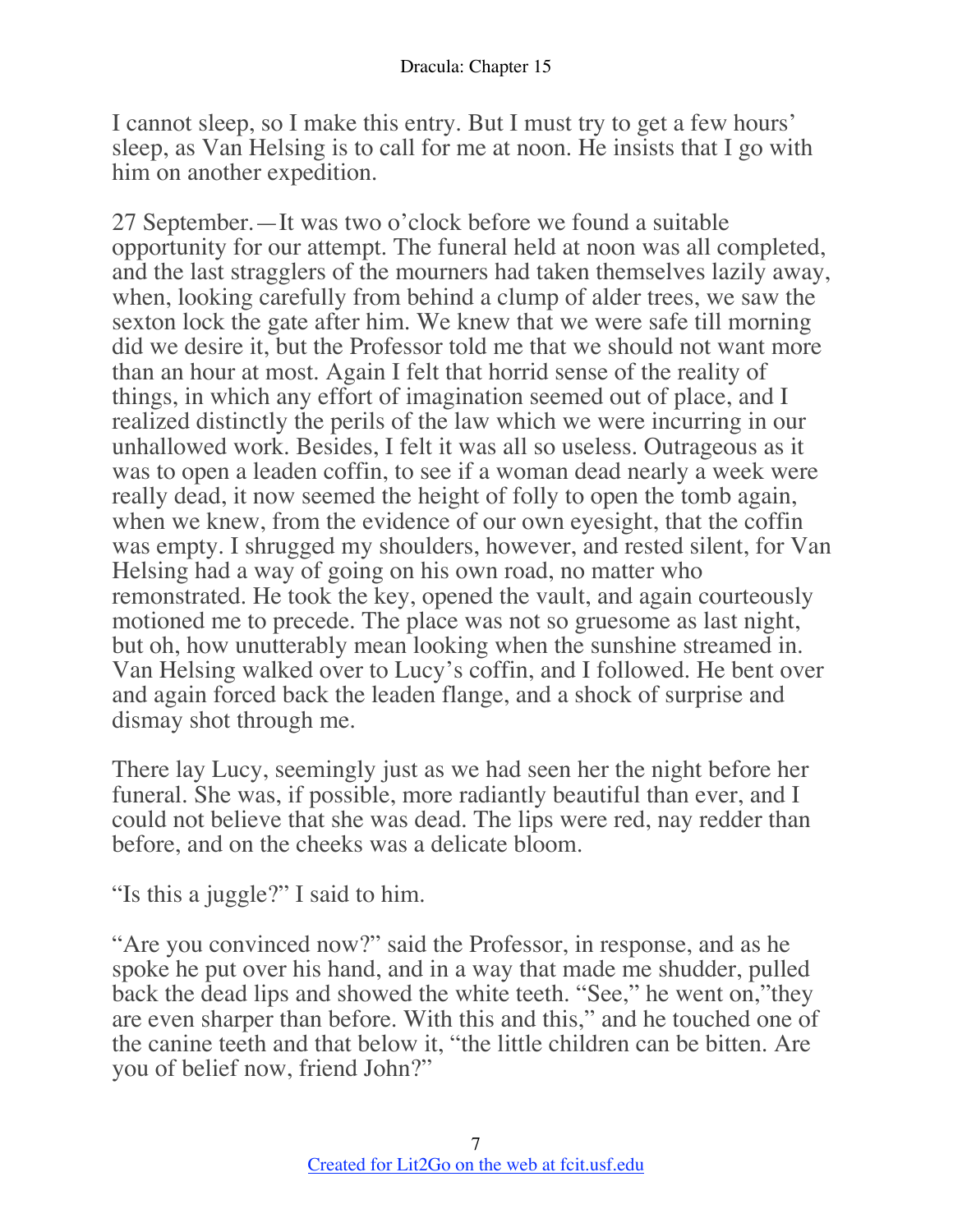Once more argumentative hostility woke within me. I could not accept such an overwhelming idea as he suggested. So, with an attempt to argue of which I was even at the moment ashamed, I said, "She may have been placed here since last night."

"Indeed? That is so, and by whom?"

"I do not know. Someone has done it."

"And yet she has been dead one week. Most peoples in that time would not look so."

I had no answer for this, so was silent. Van Helsing did not seem to notice my silence. At any rate, he showed neither chagrin nor triumph. He was looking intently at the face of the dead woman, raising the eyelids and looking at the eyes, and once more opening the lips and examining the teeth. Then he turned to me and said,

"Here, there is one thing which is different from all recorded. Here is some dual life that is not as the common. She was bitten by the vampire when she was in a trance, sleep-walking, oh, you start. You do not know that, friend John, but you shall know it later, and in trance could he best come to take more blood. In trance she dies, and in trance she is Un-Dead, too. So it is that she differ from all other. Usually when the Un-Dead sleep at home," as he spoke he made a comprehensive sweep of his arm to designate what to a vampire was `home', "their face show what they are, but this so sweet that was when she not Un-Dead she go back to the nothings of the common dead. There is no malign there, see, and so it make hard that I must kill her in her sleep."

This turned my blood cold, and it began to dawn upon me that I was accepting Van Helsing's theories. But if she were really dead, what was there of terror in the idea of killing her?

He looked up at me, and evidently saw the change in my face, for he said almost joyously, "Ah, you believe now?"

I answered, "Do not press me too hard all at once. I am willing to accept. How will you do this bloody work?"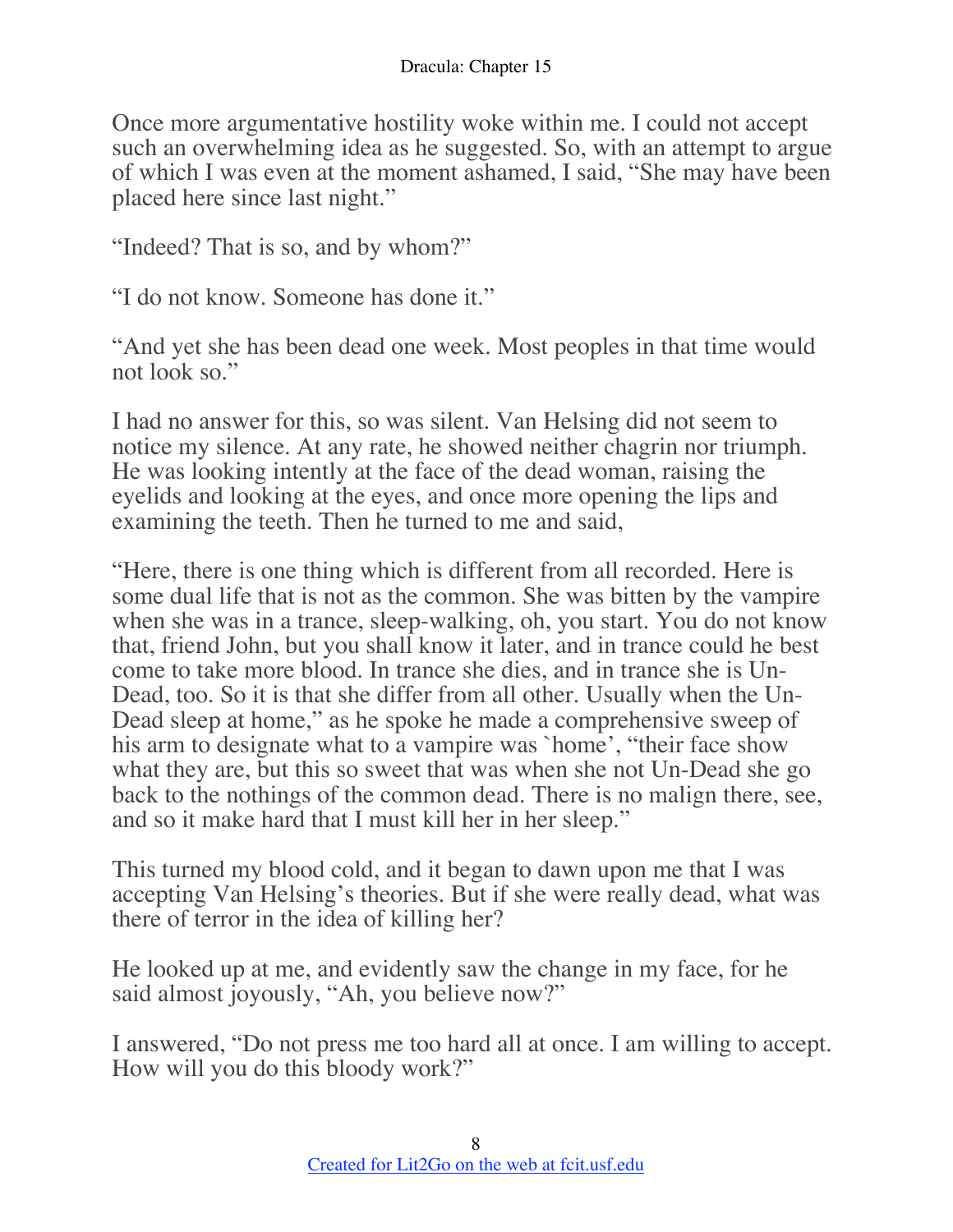"I shall cut off her head and fill her mouth with garlic, and I shall drive a stake through her body."

It made me shudder to think of so mutilating the body of the woman whom I had loved. And yet the feeling was not so strong as I had expected. I was, in fact, beginning to shudder at the presence of this being, this Un-Dead, as Van Helsing called it, and to loathe it. Is it possible that love is all subjective, or all objective?

I waited a considerable time for Van Helsing to begin, but he stood as if wrapped in thought. Presently he closed the catch of his bag with a snap, and said,

"I have been thinking, and have made up my mind as to what is best. If I did simply follow my inclining I would do now, at this moment, what is to be done. But there are other things to follow, and things that are thousand times more difficult in that them we do not know. This is simple. She have yet no life taken, though that is of time, and to act now would be to take danger from her forever. But then we may have to want Arthur, and how shall we tell him of this? If you, who saw the wounds on Lucy's throat, and saw the wounds so similar on the child's at the hospital, if you, who saw the coffin empty last night and full today with a woman who have not change only to be more rose and more beautiful in a whole week, after she die, if you know of this and know of the white figure last night that brought the child to the churchyard, and yet of your own senses you did not believe, how then, can I expect Arthur, who know none of those things, to believe?

"He doubted me when I took him from her kiss when she was dying. I know he has forgiven me because in some mistaken idea I have done things that prevent him say goodbye as he ought, and he may think that in some more mistaken idea this woman was buried alive, and that in most mistake of all we have killed her. He will then argue back that it is we, mistaken ones, that have killed her by our ideas, and so he will be much unhappy always. Yet he never can be sure, and that is the worst of all. And he will sometimes think that she he loved was buried alive, and that will paint his dreams with horrors of what she must have suffered, and again, he will think that we may be right, and that his so beloved was, after all, an Un-Dead. No! I told him once, and since then I learn much. Now, since I know it is all true, a hundred thousand times more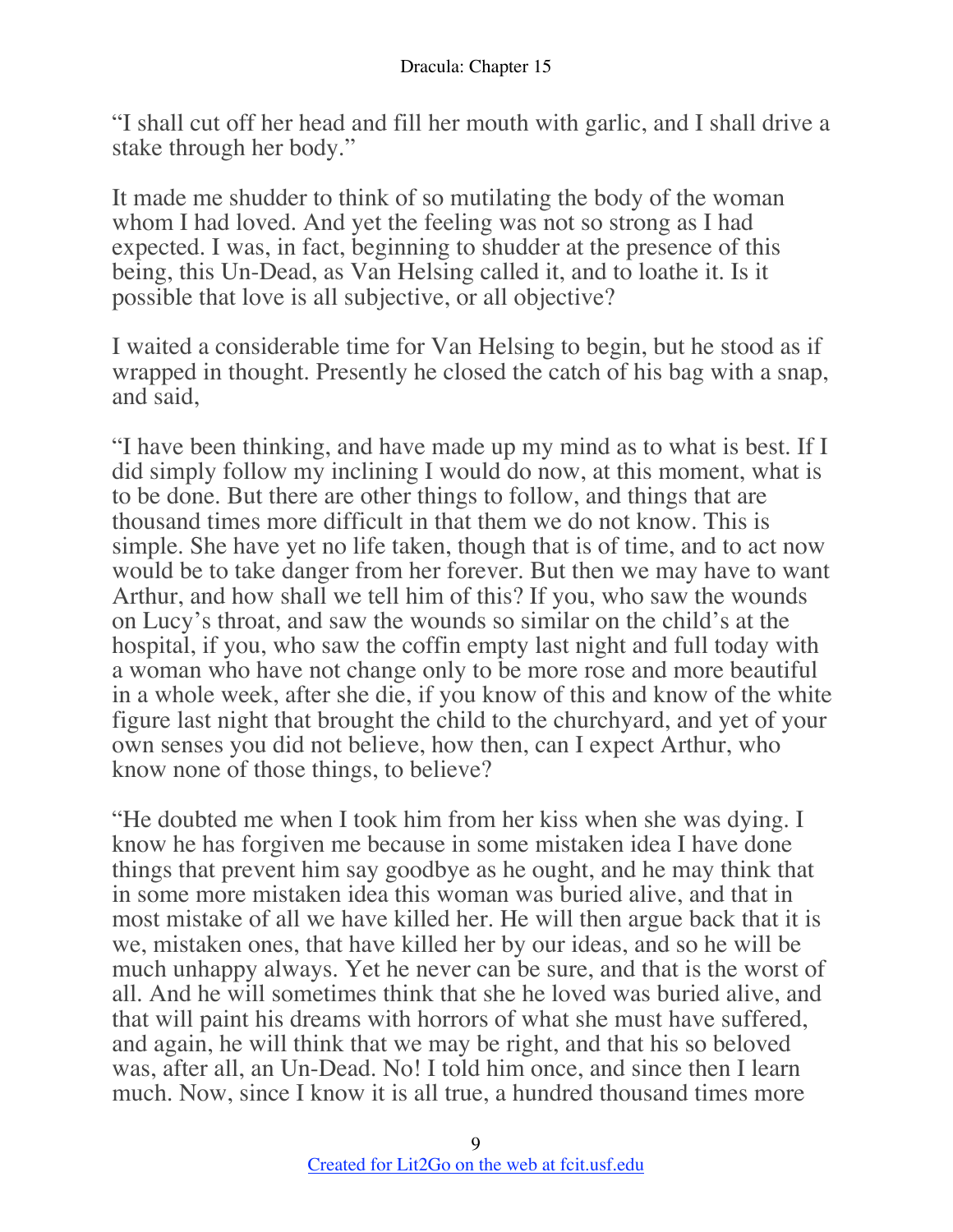do I know that he must pass through the bitter waters to reach the sweet. He, poor fellow, must have one hour that will make the very face of heaven grow black to him, then we can act for good all round and send him peace. My mind is made up. Let us go. You return home for tonight to your asylum, and see that all be well. As for me, I shall spend the night here in this churchyard in my own way. Tomorrow night you will come to me to the Berkeley Hotel at ten of the clock. I shall send for Arthur to come too, and also that so fine young man of America that gave his blood. Later we shall all have work to do. I come with you so far as Piccadilly and there dine, for I must be back here before the sun set."

So we locked the tomb and came away, and got over the wall of the churchyard, which was not much of a task, and drove back to Piccadilly.

#### NOTE LEFT BY VAN HELSING IN HIS PORTMANTEAU, BERKELEY HOTEL DIRECTED TO JOHN SEWARD, M. D. (Not Delivered)

### 27 September

"Friend John,

"I write this in case anything should happen. I go alone to watch in that churchyard. It pleases me that the Un-Dead, Miss Lucy, shall not leave tonight, that so on the morrow night she may be more eager. Therefore I shall fix some things she like not, garlic and a crucifix, and so seal up the door of the tomb. She is young as Un-Dead, and will heed. Moreover, these are only to prevent her coming out. They may not prevail on her wanting to get in, for then the Un-Dead is desperate, and must find the line of least resistance, whatsoever it may be. I shall be at hand all the night from sunset till after sunrise, and if there be aught that may be learned I shall learn it. For Miss Lucy or from her, I have no fear, but that other to whom is there that she is Un-Dead, he have not the power to seek her tomb and find shelter. He is cunning, as I know from Mr. Jonathan and from the way that all along he have fooled us when he played with us for Miss Lucy's life, and we lost, and in many ways the Un-Dead are strong. He have always the strength in his hand of twenty men, even we four who gave our strength to Miss Lucy it also is all to him. Besides, he can summon his wolf and I know not what. So if it be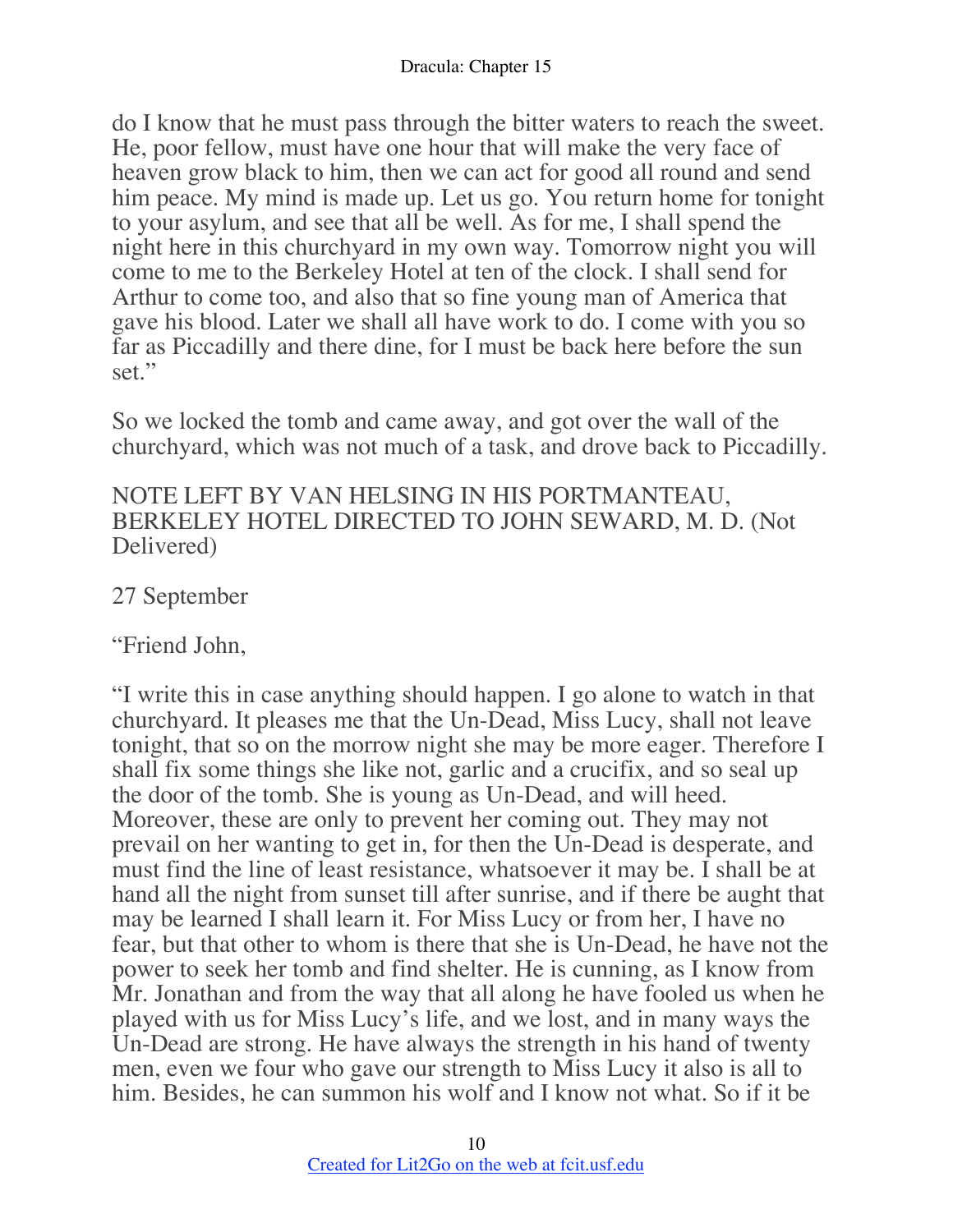that he came thither on this night he shall find me. But none other shall, until it be too late. But it may be that he will not attempt the place. There is no reason why he should. His hunting ground is more full of game than the churchyard where the Un-Dead woman sleeps, and the one old man watch.

"Therefore I write this in case . . . Take the papers that are with this, the diaries of Harker and the rest, and read them, and then find this great Un-Dead, and cut off his head and burn his heart or drive a stake through it, so that the world may rest from him.

"If it be so, farewell.

"VAN HELSING."

### DR. SEWARD'S DIARY

28 September.—It is wonderful what a good night's sleep will do for one. Yesterday I was almost willing to accept Van Helsing's monstrous ideas, but now they seem to start out lurid before me as outrages on common sense. I have no doubt that he believes it all. I wonder if his mind can have become in any way unhinged. Surely there must be some rational explanation of all these mysterious things. Is it possible that the Professor can have done it himself? He is so abnormally clever that if he went off his head he would carry out his intent with regard to some fixed idea in a wonderful way. I am loathe to think it, and indeed it would be almost as great a marvel as the other to find that Van Helsing was mad, but anyhow I shall watch him carefully. I may get some light on the mystery.

29 September.—Last night, at a little before ten o'clock, Arthur and Quincey came into Van Helsing's room. He told us all what he wanted us to do, but especially addressing himself to Arthur, as if all our wills were centered in his. He began by saying that he hoped we would all come with him too, "for," he said, "there is a grave duty to be done there. You were doubtless surprised at my letter?" This query was directly addressed to Lord Godalming. "I was. It rather upset me for a bit. There has been so much trouble around my house of late that I could do without any more. I have been curious, too, as to what you mean.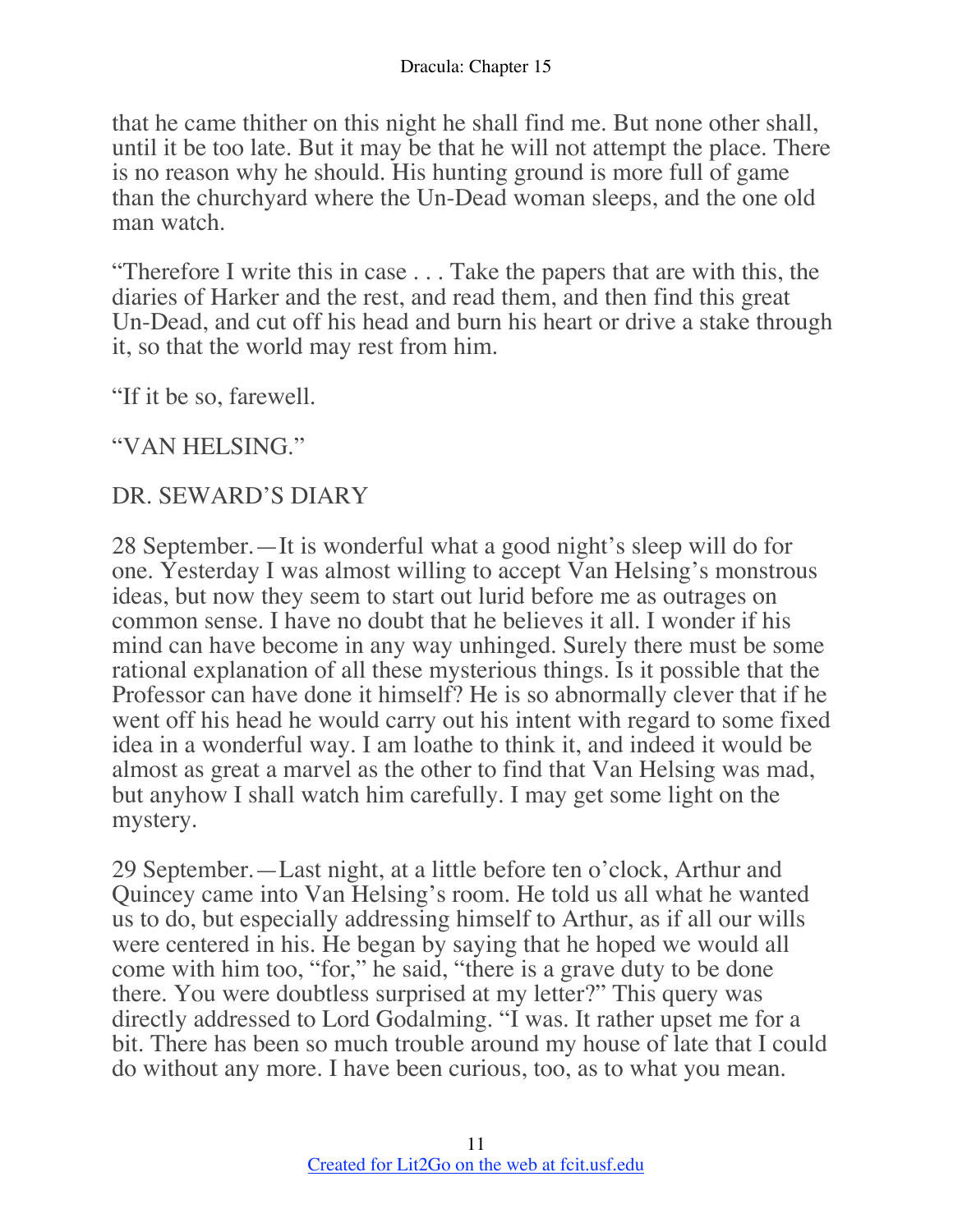"Quincey and I talked it over, but the more we talked, the more puzzled we got, till now I can say for myself that I'm about up a tree as to any meaning about anything."

"Me too," said Quincey Morris laconically.

"Oh," said the Professor, "then you are nearer the beginning, both of you, than friend John here, who has to go a long way back before he can even get so far as to begin."

It was evident that he recognized my return to my old doubting frame of mind without my saying a word. Then, turning to the other two, he said with intense gravity,

"I want your permission to do what I think good this night. It is, I know, much to ask, and when you know what it is I propose to do you will know, and only then how much. Therefore may I ask that you promise me in the dark, so that afterwards, though you may be angry with me for a time, I must not disguise from myself the possibility that such may be, you shall not blame yourselves for anything."

"That's frank anyhow," broke in Quincey. "I'll answer for the Professor. I don't quite see his drift, but I swear he's honest, and that's good enough for me."

"I thank you, Sir," said Van Helsing proudly. "I have done myself the honor of counting you one trusting friend, and such endorsement is dear to me." He held out a hand, which Quincey took.

Then Arthur spoke out, "Dr. Van Helsing, I don't quite like to `buy a pig in a poke', as they say in Scotland, and if it be anything in which my honour as a gentleman or my faith as a Christian is concerned, I cannot make such a promise. If you can assure me that what you intend does not violate either of these two, then I give my consent at once, though for the life of me, I cannot understand what you are driving at."

"I accept your limitation," said Van Helsing, "and all I ask of you is that if you feel it necessary to condemn any act of mine, you will first consider it well and be satisfied that it does not violate your reservations."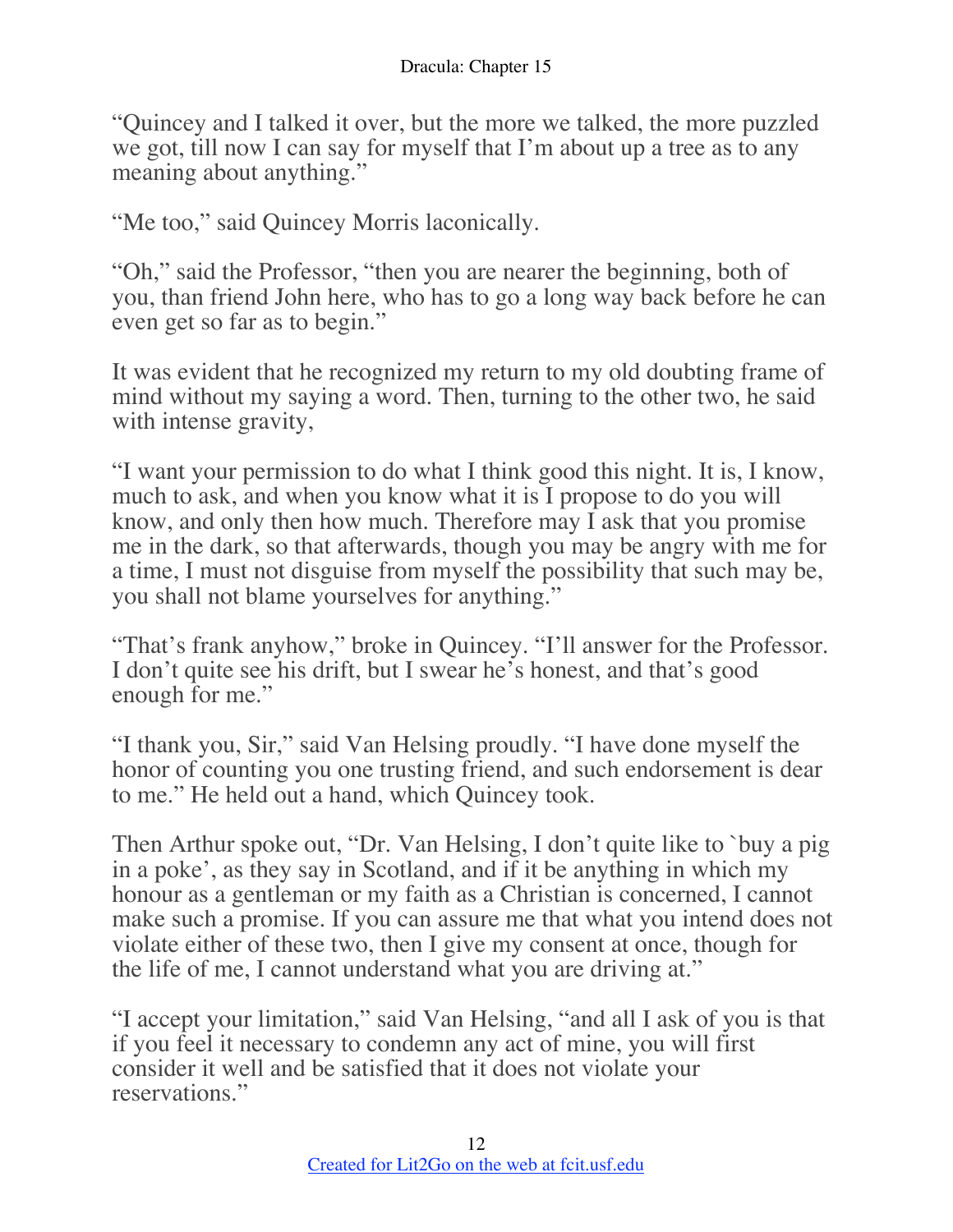"Agreed!" said Arthur. "That is only fair. And now that the pourparlers are over, may I ask what it is we are to do?"

"I want you to come with me, and to come in secret, to the churchyard at Kingstead."

Arthur's face fell as he said in an amazed sort of way,

"Where poor Lucy is buried?"

The Professor bowed.

Arthur went on, "And when there?"

"To enter the tomb!"

Arthur stood up. "Professor, are you in earnest, or is it some monstrous joke? Pardon me, I see that you are in earnest." He sat down again, but I could see that he sat firmly and proudly, as one who is on his dignity. There was silence until he asked again, "And when in the tomb?"

"To open the coffin."

"This is too much!" he said, angrily rising again. "I am willing to be patient in all things that are reasonable, but in this, this desecration of the grave, of one who . . ." He fairly choked with indignation.

The Professor looked pityingly at him."If I could spare you one pang, my poor friend," he said, "God knows I would. But this night our feet must tread in thorny paths, or later, and for ever, the feet you love must walk in paths of flame!"

Arthur looked up with set white face and said, "Take care, sir, take care!"

"Would it not be well to hear what I have to say?" said Van Helsing. "And then you will at least know the limit of my purpose. Shall I go  $\Omega^{2}$ 

"That's fair enough," broke in Morris.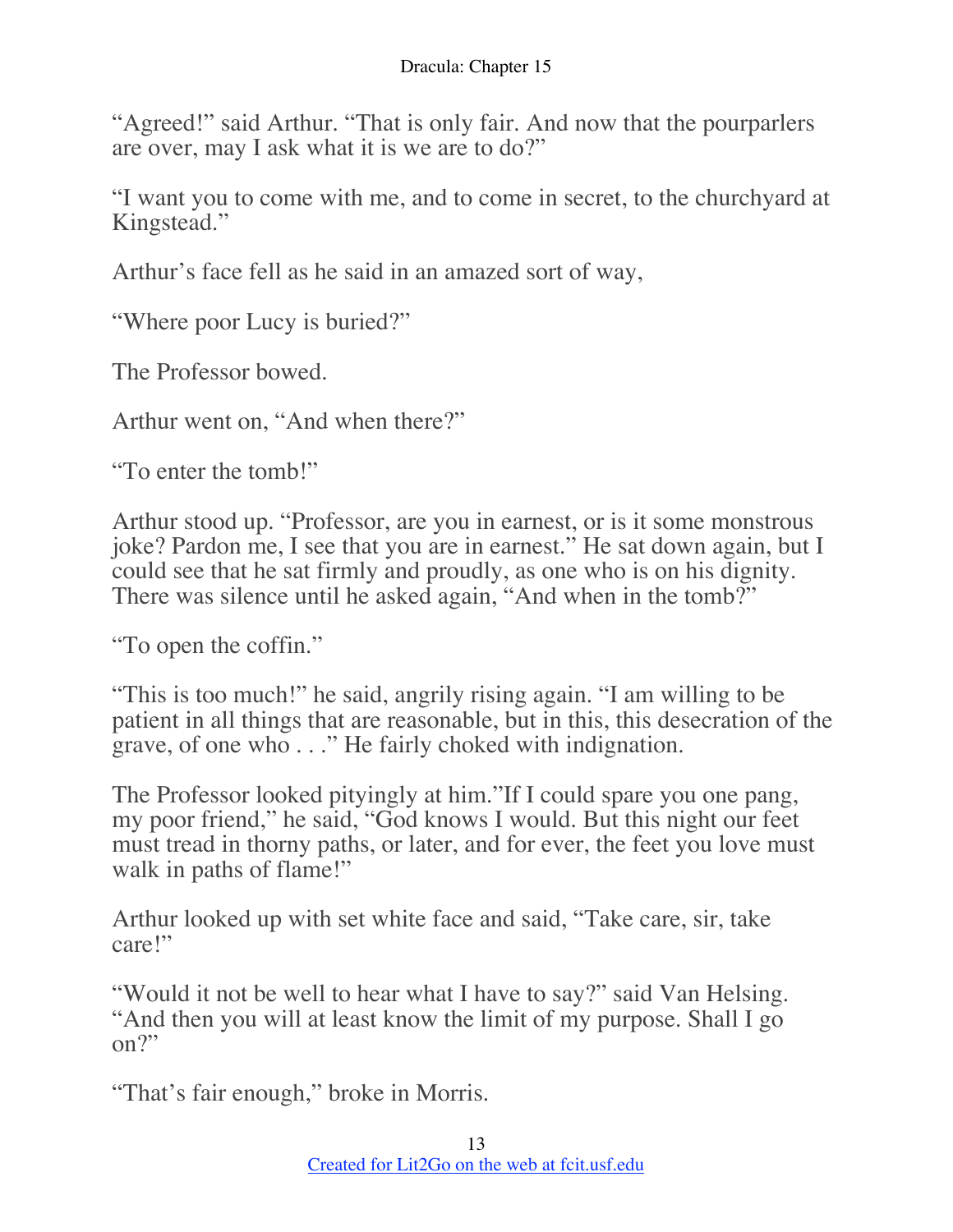After a pause Van Helsing went on, evidently with an effort, "Miss Lucy is dead, is it not so? Yes! Then there can be no wrong to her. But if she be not dead..."

Arthur jumped to his feet, "Good God!" he cried. "What do you mean? Has there been any mistake, has she been buried alive?"He groaned in anguish that not even hope could soften.

"I did not say she was alive, my child. I did not think it. I go no further than to say that she might be Un-Dead."

"Un-Dead! Not alive! What do you mean? Is this all a nightmare, or what is it?"

"There are mysteries which men can only guess at, which age by age they may solve only in part. Believe me, we are now on the verge of one. But I have not done. May I cut off the head of dead Miss Lucy?"

"Heavens and earth, no!" cried Arthur in a storm of passion. "Not for the wide world will I consent to any mutilation of her dead body. Dr. Van Helsing, you try me too far. What have I done to you that you should torture me so? What did that poor, sweet girl do that you should want to cast such dishonor on her grave? Are you mad, that you speak of such things, or am I mad to listen to them? Don't dare think more of such a desecration. I shall not give my consent to anything you do. I have a duty to do in protecting her grave from outrage, and by God, I shall do it!"

Van Helsing rose up from where he had all the time been seated, and said, gravely and sternly, "My Lord Godalming, I too, have a duty to do, a duty to others, a duty to you, a duty to the dead, and by God, I shall do it! All I ask you now is that you come with me, that you look and listen, and if when later I make the same request you do not be more eager for its fulfillment even than I am, then, I shall do my duty, whatever it may seem to me. And then, to follow your Lordship's wishes I shall hold myself at your disposal to render an account to you, when and where you will." His voice broke a little, and he went on with a voice full of pity.

"But I beseech you, do not go forth in anger with me. In a long life of